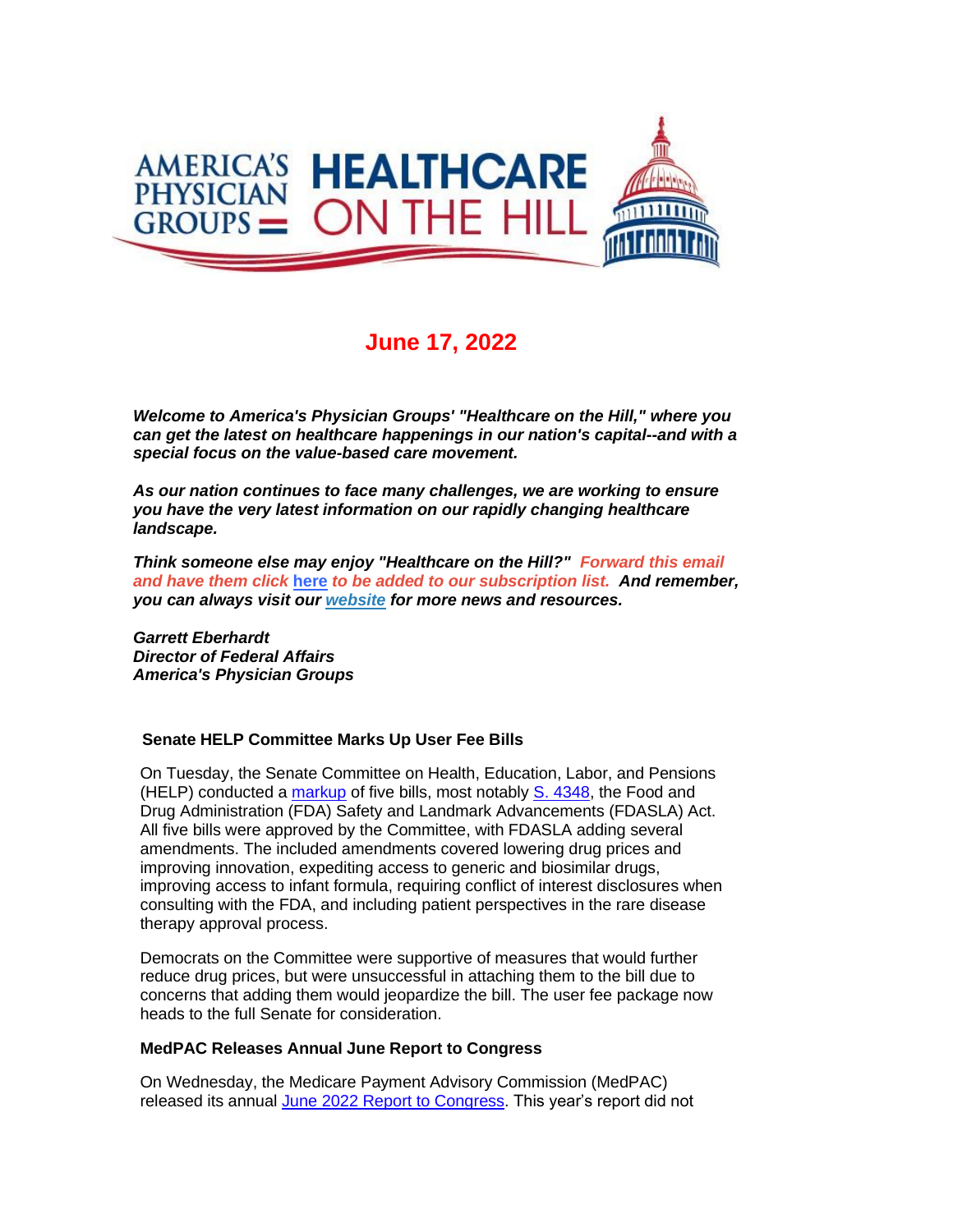include any formal recommendations to Congress and instead opted to provide the legislative branch with a slew of suggestions, many tied to several of their [June 2021 recommendations.](http://link.apg.org/c/7/eyJhaSI6Njk4MDUxNDQsImUiOiJncGhpbGxpcHNAYXBnLm9yZyIsInJpIjoiY29udGFjdC03YWMxOTAzZjFkYzVlYTExYTgxMjAwMGQzYTVhMTdlMy0xZTE0MmM5ZGY4MGQ0YzFhYWU5NTgxYWNhMzViMDNjMyIsInJxIjoiMDItYjIyMTY4LWE1NGVmN2RlZDU5ZjQzOWU4MTU3Yjk2MzFmYmIxY2RkIiwicGgiOm51bGwsIm0iOmZhbHNlLCJ1aSI6IjUiLCJ1biI6IiIsInUiOiJodHRwczovL3IyMC5yczYubmV0L3RuLmpzcD9mPTAwMUlaak1hOGQ3MmlJOXd4dDQ3LWJhWnpvRkNGeFp2dE1aRHU3Y0t4RkdDUjNhcE5Wb29fSDMzUWI3WkNycVBlbU5TaGdzdkJRRnA1anVFMF9XNTVrMGplaGJxeTJBTUU2eWRkb0ZWYWI3VGxZYVJXb1ZPRHRmTURxMGZDSnlUY1pVQWloQ2NfNFlOSjZjTDRzUmhSU0Nrb1pkQ2NrRzRNcVdJcmY1cVBJNGFNZmNsQjluZmZ1WFBJa09pMXc0amRqUkxjQU9tQ01DdWFlRi1oZ3R1WlBqZjVidnNDUElWLV9HSkdaaE9TM0JYLVhuMEVpRUUtczhfcTRLcTNmeWN4S0tCQlpwVnhnUjZFdkdfcWZOU3VjLVdNWDNtX0ZjSUJhNHRZSkFiVjZHTE1lMDF1R19raHRjVlE9PSZjPUNuaW9iZWYxbFZkbFRzNUpwZjYyYnZ6SDI3TFV5WGRqbzA3Tzdnb29YbUNOeGhrT1Q4NWpIUT09JmNoPTR0MG52WFFBRXNSRW15dmdza0lZOTQ1SGNKTUtKcVJpaWZ5enlWYmFUNTczNmV6cTFXMlVrQT09Jl9jbGRlZT13Y2I1Q3RfVVVqS2lpekhFQ09idUdBaXp4RDlnVmxYdGtOejZ3YzdES1ZUNVlGQnR2TkJpWjRmZzBuRl9fUmhoJnJlY2lwaWVudGlkPWNvbnRhY3QtN2FjMTkwM2YxZGM1ZWExMWE4MTIwMDBkM2E1YTE3ZTMtMWUxNDJjOWRmODBkNGMxYWFlOTU4MWFjYTM1YjAzYzMmZXNpZD1mNGZiOGM3My1hM2VkLWVjMTEtYmIzZC0wMDBkM2EzMzRkMTcifQ/YLGggmqpsKn2iooy_Iyfzg)

In its report, the Commission (MedPAC) advocated for the streamlining of alternative payment models (APM) within the Medicare program, keeping in line with previous recommendations that the Centers for Medicare & Medicaid Services (CMS) decrease the number of Medicare alternative payment models, and design the remaining models to work together more harmoniously.

The Commission stated that while APMs give healthcare organizations financial incentive to furnish a more efficient mix of services and improve the care they deliver, "the presence of multiple [APMs] operating concurrently can create unnecessary complexity and may dilute incentives when Medicare beneficiaries are attributed to more than one model simultaneously and/or when providers participate in more than one [alternative payment model] at the same time." They suggest reducing the number of population-based payment model tracks available to providers, where a smaller number of tracks could each be geared toward provider organizations of different sizes and involve different degrees of financial risk."

Their suggestions also called for updating ACOs' benchmarks using external administrative growth factors that would be known to ACOs in advance so that incentives may be increased, as well as a national Medicare-run, episode-based payment model that would be mandatory for certain providers, as well as proven clinical episodes, such as hip and knee replacements.

The Commission also fulfilled a request from Congress to study access to care within the vulnerable Medicare population and found that using medically underserved areas (MUA) as an indicator of where to direct supplemental Medicare funding is inefficient, as the research identified similar service rates in full, partial, and non-MUAs. MedPAC researchers also concluded that duallyeligible beneficiaries and those with chronic conditions have greater health needs than non-duals and those with fewer conditions.

In its chapter on evaluating drug prices covered under Part B, the Commission noted that high launch prices of first-in-class drugs with uncertain clinical benefits must be addressed, pointing to the importance of promoting price competition for drugs with therapeutic alternatives. The Commission's report also explored the costs associated with Medicare Advantage (MA), concluding that limiting the impact of outliers in CMS' risk-adjustment model would assist in driving down costs. The Commission explained that outlier costs undercut payment accuracy and suggested that by leveraging reinsurance principles and repayments, plans can limit the impact of outlier prediction errors, and would subsequently improve the models' predictive power.

### **Supreme Court Rules on Hospital-Medicare Drug Payment Case**

Earlier this week, the U.S. Supreme Court ruled in favor of hospitals in [American](http://link.apg.org/c/7/eyJhaSI6Njk4MDUxNDQsImUiOiJncGhpbGxpcHNAYXBnLm9yZyIsInJpIjoiY29udGFjdC03YWMxOTAzZjFkYzVlYTExYTgxMjAwMGQzYTVhMTdlMy0xZTE0MmM5ZGY4MGQ0YzFhYWU5NTgxYWNhMzViMDNjMyIsInJxIjoiMDItYjIyMTY4LWE1NGVmN2RlZDU5ZjQzOWU4MTU3Yjk2MzFmYmIxY2RkIiwicGgiOm51bGwsIm0iOmZhbHNlLCJ1aSI6IjYiLCJ1biI6IiIsInUiOiJodHRwczovL3d3dy5zdXByZW1lY291cnQuZ292L3NlYXJjaC5hc3B4P2ZpbGVuYW1lPS9kb2NrZXQvZG9ja2V0ZmlsZXMvaHRtbC9wdWJsaWMvMjAtMTExNC5odG1sJl9jbGRlZT13Y2I1Q3RfVVVqS2lpekhFQ09idUdBaXp4RDlnVmxYdGtOejZ3YzdES1ZUNVlGQnR2TkJpWjRmZzBuRl9fUmhoJnJlY2lwaWVudGlkPWNvbnRhY3QtN2FjMTkwM2YxZGM1ZWExMWE4MTIwMDBkM2E1YTE3ZTMtMWUxNDJjOWRmODBkNGMxYWFlOTU4MWFjYTM1YjAzYzMmZXNpZD1mNGZiOGM3My1hM2VkLWVjMTEtYmIzZC0wMDBkM2EzMzRkMTcifQ/dDNOTiIFBYRcNuz8Dozryg)  [Hospital Association vs. Xavier Beccera](http://link.apg.org/c/7/eyJhaSI6Njk4MDUxNDQsImUiOiJncGhpbGxpcHNAYXBnLm9yZyIsInJpIjoiY29udGFjdC03YWMxOTAzZjFkYzVlYTExYTgxMjAwMGQzYTVhMTdlMy0xZTE0MmM5ZGY4MGQ0YzFhYWU5NTgxYWNhMzViMDNjMyIsInJxIjoiMDItYjIyMTY4LWE1NGVmN2RlZDU5ZjQzOWU4MTU3Yjk2MzFmYmIxY2RkIiwicGgiOm51bGwsIm0iOmZhbHNlLCJ1aSI6IjYiLCJ1biI6IiIsInUiOiJodHRwczovL3d3dy5zdXByZW1lY291cnQuZ292L3NlYXJjaC5hc3B4P2ZpbGVuYW1lPS9kb2NrZXQvZG9ja2V0ZmlsZXMvaHRtbC9wdWJsaWMvMjAtMTExNC5odG1sJl9jbGRlZT13Y2I1Q3RfVVVqS2lpekhFQ09idUdBaXp4RDlnVmxYdGtOejZ3YzdES1ZUNVlGQnR2TkJpWjRmZzBuRl9fUmhoJnJlY2lwaWVudGlkPWNvbnRhY3QtN2FjMTkwM2YxZGM1ZWExMWE4MTIwMDBkM2E1YTE3ZTMtMWUxNDJjOWRmODBkNGMxYWFlOTU4MWFjYTM1YjAzYzMmZXNpZD1mNGZiOGM3My1hM2VkLWVjMTEtYmIzZC0wMDBkM2EzMzRkMTcifQ/dDNOTiIFBYRcNuz8Dozryg) in a 9-0 decision authored by Justice Brett Kavanaugh. The case covered the 340B drug program and was brought against the Department of Health and Human Services (HHS) after the agency reduced the government's yearly Medicare payments for discounted outpatient drugs by \$1.6 billion beginning in 2018, payments whose savings had helped subsidize the operations of a group of nonprofit hospitals that cater to poor and